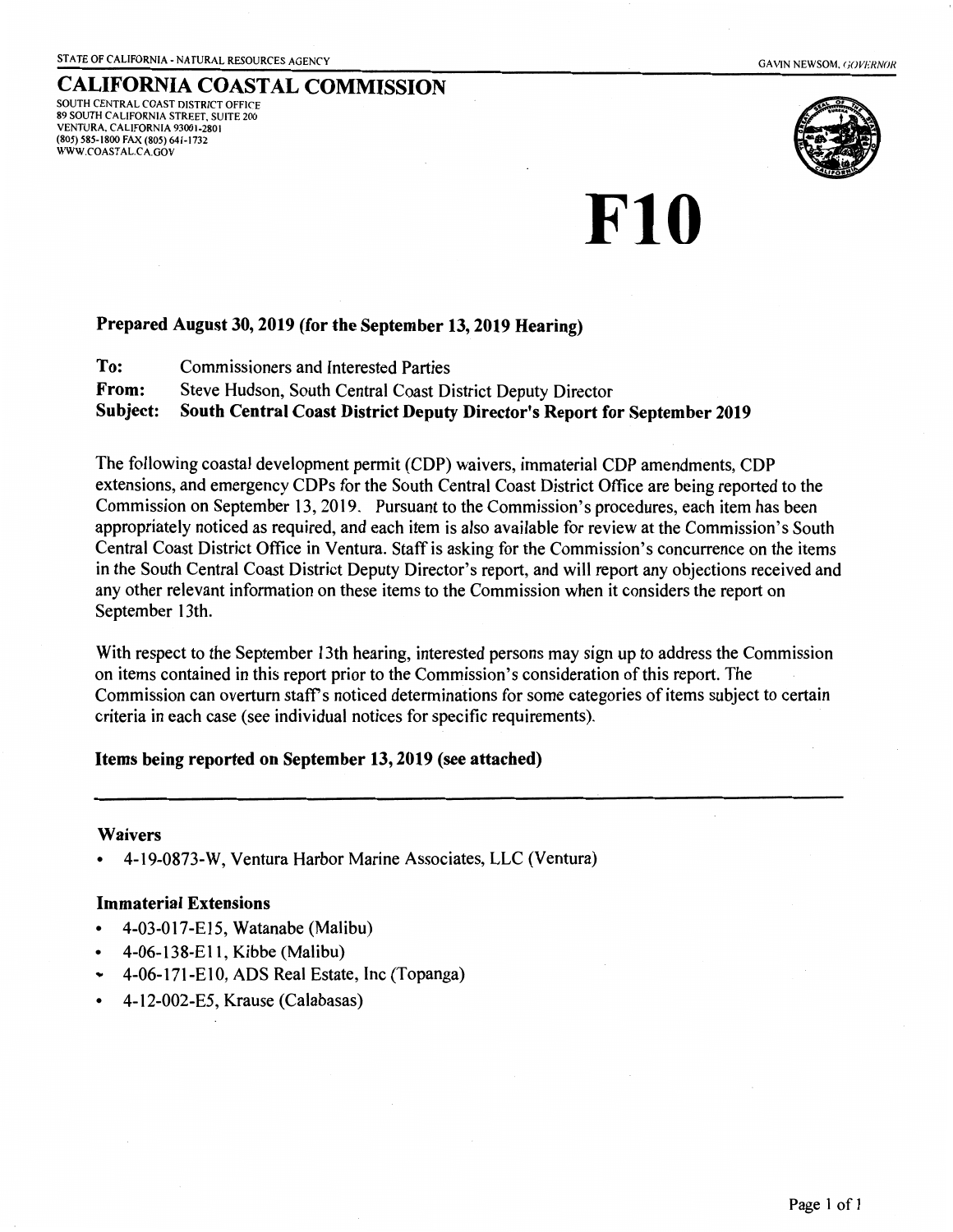#### STATE OF CALIFORNIA – NATURAL RESOURCES AGENCY GAVIN NEWSOM, Governor

CALIFORNIA COASTAL COMMISSION SOUTH CENTRAL COAST DISTRICT OFFICE

89 SOUTH CALIFORNIA ST., SUITE 200 VENTURA, CA 93001 (SOS) SSS-1800



#### NOTICE OF COASTAL DEVELOPMENT PERMIT WAIVER-DE-MINIMIS.

DATE: August 30,2019

TO:

All Interested Parties

SUBJECT:

Waiver of Coastal Development Permit Requirement Waiver No.: 4-19-0873-W

Based on project plans and information submitted by the applicant regarding the development described below, the Executive Director of the Coastal Commission hereby waives the requirement for a Coastal Development Permit, pursuant to Title 14, Section 13238 of the California Code of Regulations.

Applicant: Samuel Sadove, Ventura Harbor Maritime Associates

Location: 1404 Anchors Way Drive, Ventura, CA93001 (APN: 090-0-240-325)

Description: Removal of one creosote wood pile using a water pump and barge-mounted crane, and installation of one 18" square and 45' long concrete pile in the exact same location using an internal jet method, located at the fuel dock in Ventura Harbor. No change to the existing dock or other existing piles is proposed. The project proposal includes implementation of best management practices to ensure the water quality of the harbor is not degraded during construction.

·Rationale:

The proposed project is minor in nature as it consists of the replacement of one dock pile associated with an existing boat dock. In addition, the applicant has included implementation of construction best management practices as part of the proposed project to ensure the water quality of the harbor is not degraded during construction. The proposed project will not adversely impact coastal resources, public access, or water quality. Therefore, the proposed project is consistent with all applicable Chapter Three policies of the Coastal Act.

IMPORTANT: This waiver is not valid unless the project site has been posted and until the waiver has been reported to the Coastal Commission. This waiver is proposed to be reported to the Commission on September 13, 2019 in Newport Beach. If three or more Commissioners object to this waiver, a coastal permit will be required. Persons having questions or wishing to object to the issuance of a coastal permit waiver for this project should contact the Commission office at the above address or phone,number prior to the Commission meeting date.

Sincerely,

JOHN AINSWORTH Executive Director

Carryn Groves, Coastal Program Analyst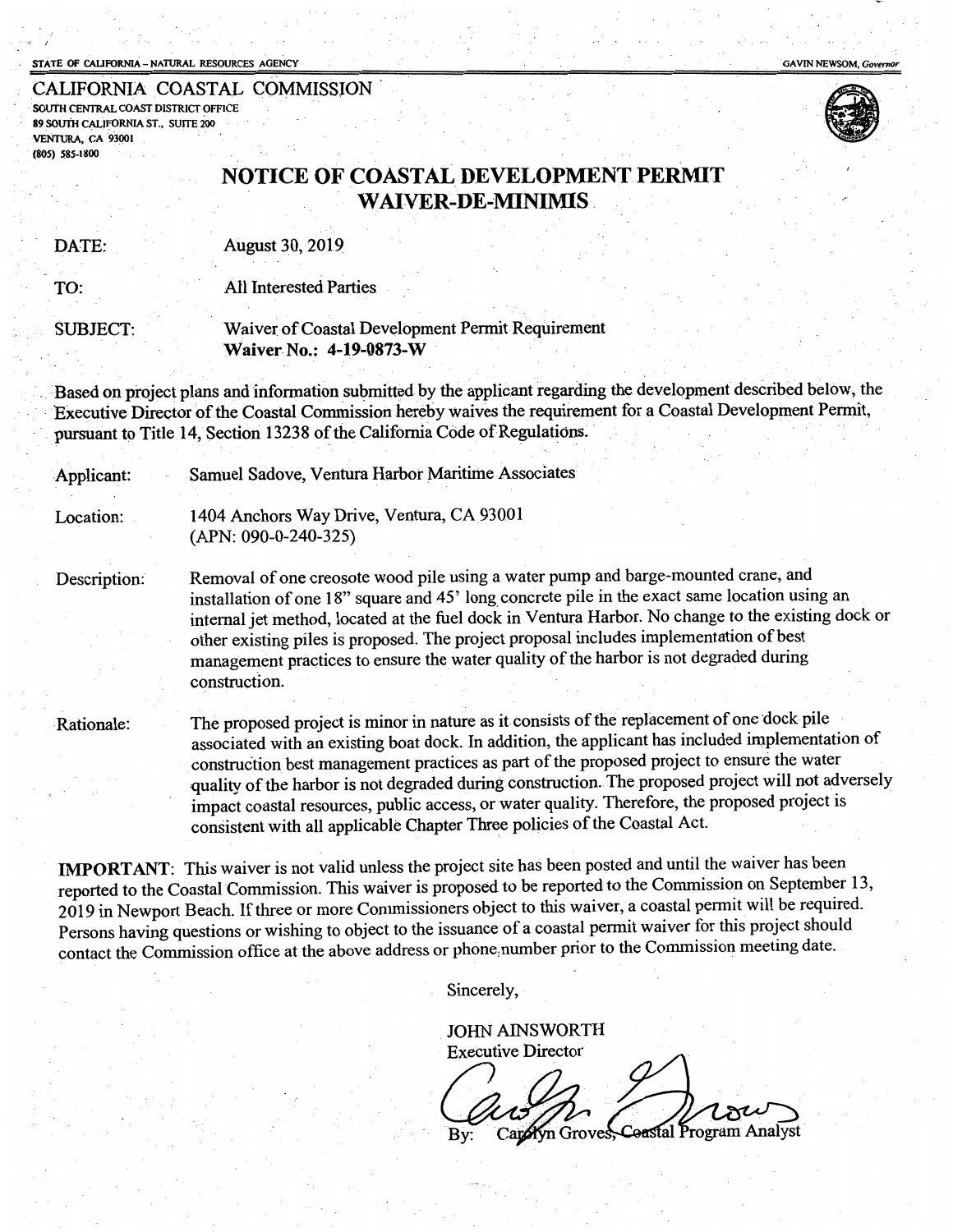**CALIFORNIA COASTAL COMMISSION**  SOUTH CENTRAL COAST DISTRICT OFFICE · 89 SOUTH CALIFORNIA STREET, SUITE 200 VENTURA, CALIFORNIA 93001-2801 . · PH (805)585-1800 FAX (805)641-1732 WWW C0ASTAL.CA GOY



### **NOTICE OF EXTENSION REQUEST FOR COASTAL DEVELOPMENT PERMIT**

September 3, 2019

Notice is hereby given that Trustees of the Watanabe Revocable Trust, Todd Franklin Watanabe & Jaelee Jeanne Watanabe has applied fora one year extension of 4-03-017 granted by the California Coastal Commission on August  $6, 2019$ .

. . . . . .

for: construction of a two story, 29.5 foot high, 5,379 sq. ft. single family residence, with two detached 704 sq. ft. garages, driveway, turnaround, 750 Sq. ft. guest house, swimming pool, patio, stairs, retaining walls, septic system, and approximately 3,400 cu. yds; of grading (3,200 cu. yds. cut, 200 cu. yds. fill). AMENDED TO: Revise project plans to eliminate guest house and pool, eliminate a previously approved 704 sq. ft. three car garage and construct a 451 sq. ft. guest house with attached 204 sq. ft. garage in approximately the same location, relocate and reconfigure the previously approved 704 sq. ft. garage, incorporate design changes to the previously approved residence within the same footprint, and reduce grading from approximately 3,400 cu. yds. to approximately 1,840 cu. yds. (1,500 cu. yds cut, 340 cu. yds. fill). The proposed amendment also includes use of permeable material on the area of the driveway and motorcourt that is in excess of the motorcourt and driveway area.

at: 24738 Saddlepeak Rd, Malibu (Los Angeles County) (APN(s): 4453002045)

Pursuant to Section 13169 of the Commission Regulations, the Executive Director has determined that there are no changed circumstances affecting the proposed development's consistency with the Coastal Act. The Commission Regulations state that "if no objection is received at the Commission office within ten (10) working days of publishing notice, this determination of consistency shall be conclusive ... and the Executive Director shall issue the extension." If an objection is received, the extension application shall be reported to the Commission for possible hearing.

Persons wishing to object or having questions concerning this extension application should contact the district office of the Commission at the above address or phone number.

Sincerely,

John Ainsworth Executive Director

Julie Reveles Staff Services Analyst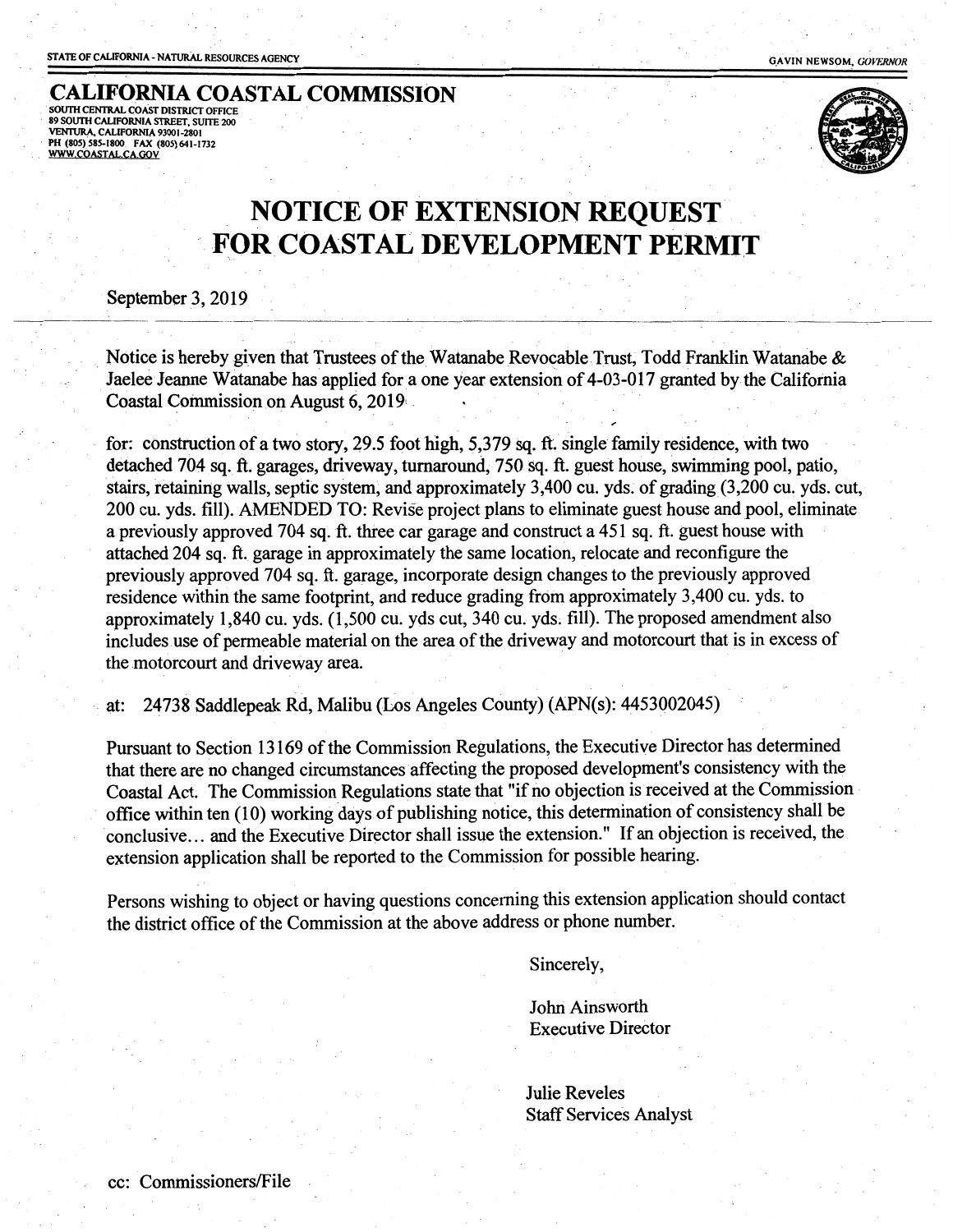. **·.CALIFORNIA COASTAL COMMISSION**  SOUTH CENTRAL COAST DISTRICT OFFICE 89 SOUTH CALIFORNIA STREET, SUITE 200 SOUTH CALIFORNIA STREET, SUITE 200<br>VENTURA, CALIFORNIA 93001-2801<br>WENTURA, CALIFORNIA 93001-2801<br>WWW.COASTAL.CA GOV

VENTURA, CALIFORNIA 93001-2801 . PH (805) 585-1800 FAX (805) 641-1732<br>WWW.COASTAL.CA.GOV



#### **NOTICE OF EXTENSION REQUEST FOR COASTAL DEVELOPMENT PERMIT**

September 3, 2019

Notice is hereby given that Jonathan & Madora Kibbe has applied for a one year extension of 4-06-138 granted by the California Coastal Commission on August 8, 2007

. . . . . .

for: The applicant proposes to construct a 5,279 sq. ft., two story, 31 foot high single family residence with attached 800 sq. ft. garage; septic system; driveway; landscaping, pool, spa decks, retaining walls, and 1,800 cu. yds. of grading. The applicant also proposes to remove an existing temporary construction trailer onsite following completion of construction and to dedicate an open space conservation easement over those portions of the property not including the proposed development area, zones A and B of the proposed fuel modification plan and existing roads. AMENDED TO: Modifications to the architectural style, floor plan, and layout of the approved structure. The size of the residence will decrease from 5,279 to 2,853 sq. ft. and the size of the garage will decrease from 800 sq. ft. to 520 sq. ft. The overall development area will decrease from 8,600 sq.ft. to 7,620 sq.ft. The proposed modifications to the development area and layout will reduce cut grading from 900 cu. yds. to 715 cu. yds. and reduce fill grading from 900 cu. yds. to 524 cu. yds. The pool and spa are no longer proposed and the development will continue to be served by the previously approved septic system. The project continues to propose the removal of the existing temporary construction trailer following completion of construction and to dedicate an open space conservation easement over those portions of the property not including the proposed development area, zones A and B of the proposed fuel modification plan, and existing roads. The maximum structure height will decrease to 24 feet and overall fuel modification will decrease from what was previously approved.

at: 24563 Piuma Rd, Malibu (Los Angeles County) (APN(s): 4453025003)

Pursuant to Section 13169 of the Commission Regulations, the Executive Director has determined that there are no changed circumstances affecting the proposed development's consistency with the Coastal Act. The Commission Regulations state that "if no objection is received at the Commission office within ten (10) working days of publishing notice, this determination of consistency shall be conclusive... and the Executive Director shall issue the extension." If an objection is received, the extension application shall be reported to the Commission for possible hearing.

Persons wishing to object or having questions concerning this extension application should contact the district office of the Commission at the above address or phone number.

Sincerely,

John Ainsworth Executive Director

 $\ddot{\ }$ . Julie Reveles **Staff Services Analyst**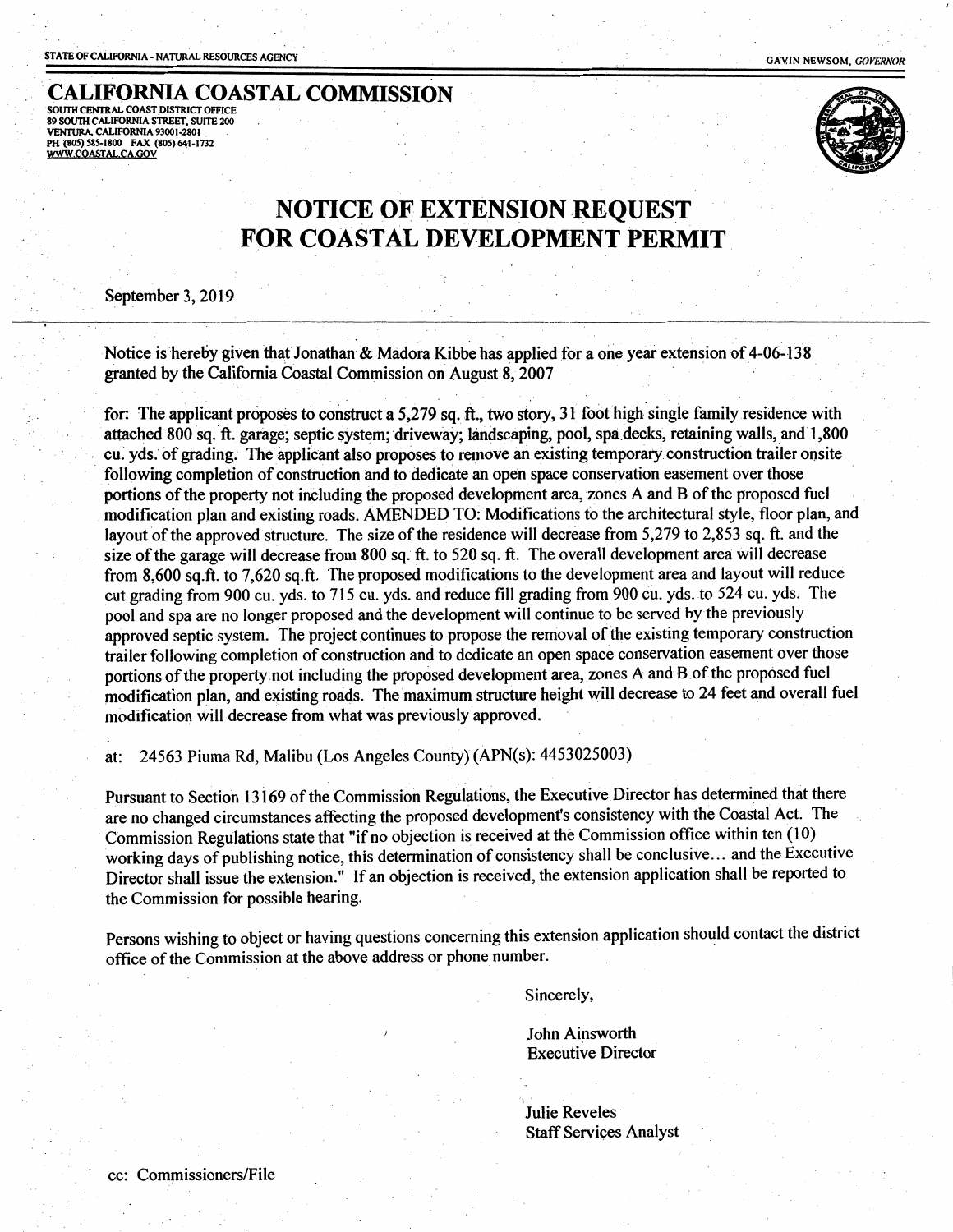**CALIFORNIA COASTAL COMMISSION** SOUTH CENTRAL COAST DISTRICT OFFICE SOUTH CALIFORNIA STREET, SUITE 200 **VENTURA, CALIFORNIA 93001-2801<br>PH (805) 585-1800 FAX (805) 641-1732<br>WWW.COASTAL.CA.GOV** 



GAVIN NEWSOM, GOVERNOR

### **NOTICE OF EXTENSION REQUEST FOR COASTAL DEVELOPMENT PERMIT**

September 3, 2019

Notice is hereby given that ADS Real Estate, Inc. has applied for a one year extension of 4-06-171 granted by the California Coastal Commission on August 7, 2008

for: Construction of a 2-story, 7,306 sq. ft. single family home, with detached 3,737 sq. ft. garage, attached 308 sq. ft. garage, driveway, septic system, 7,500 gallon water tank, retaining walls, pool, 70' x 55' metal corral, 600 sq. ft., 25 ft. tall barn, 2,096 cu. yds. of grading (1,048 cu. yds. cut and 1,048 cu. yds. fill), and storage of a temporary 1,200 ft. construction trailer and temporary 160 sq. ft. construction storage container. The proposal also includes construction of a public trail and offer-todedicate a public trail easement. AMENDED TO: Revise the project to consist of construction of a 2-story, 25-30 ft. high, 6,826 sq. ft. single family home with basement, an attached 593 sq. ft. garage, driveway, septic system, 20,000 gallon water tank, water well, retaining walls, pool, 1,829 cu. yds. of grading (1,005 cu. yds. cut and 824 cu. yds. fill) a temporary 1,200 sq. ft. construction trailer and 160 sq. ft. construction storage container, and construction of a public trail and offer-todedicate a public trail easement. Deletion of Special Condition 18 (Revised Plans).

at: 2195 Little Las Flores Dr, Topanga (Los Angeles County) (APN(s): 4448023009)

Pursuant to Section 13169 of the Commission Regulations, the Executive Director has determined that there are no changed circumstances affecting the proposed development's consistency with the Coastal Act. The Commission Regulations state that "if no objection is received at the Commission office within ten (10) working days of publishing notice, this determination of consistency shall be conclusive... and the Executive Director shall issue the extension." If an objection is received, the extension application shall be reported to the Commission for possible hearing.

Persons wishing to object or having questions concerning this extension application should contact the district office of the Commission at the above address or phone number.

Sincerely,

John Ainsworth **Executive Director** 

**Julie Reveles Staff Services Analyst**